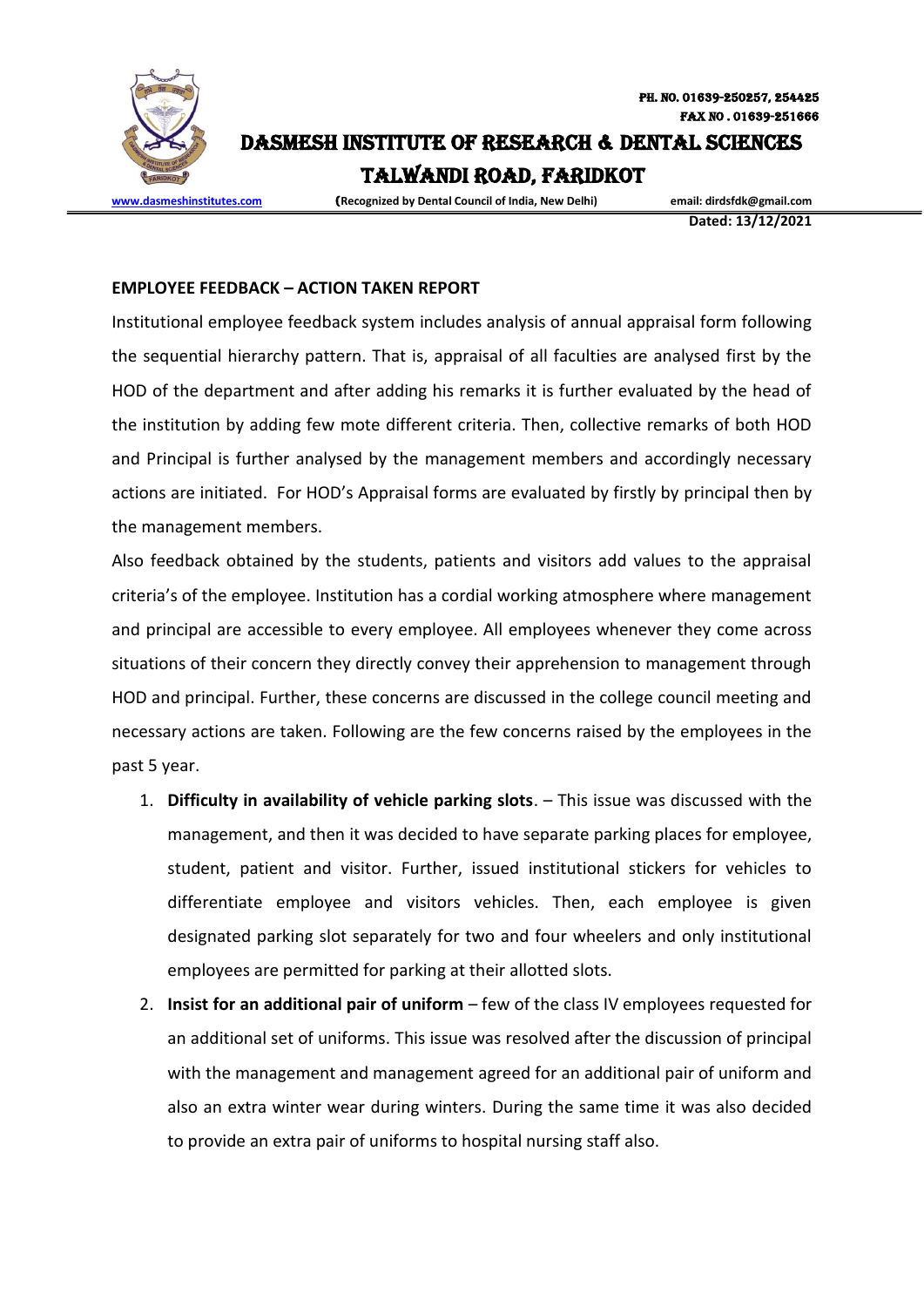- **3. Salary increment-** Class IV employees requested for a rise in the salary increment. This issue again after the discussion of principal with management resolved and salary increment was increased as requested by the employees.
- **4. A special concession for dental treatment-** Principal in consultation with the management decided to give fifty percent on dental treatment except for the treatments involving expensive lab. Procedure, dental implants, orthodontics.
- 5. **Staff quarter allotment –** At occasions few of the faculty members requested for residential quarter allotment or shifting of residence to newly built quarters. These issues are first considered by the principal and after his discussion with the management principal sanctions the residential quarter to applicant.
- **6. Provision for utilizing guest house facilities. –** On occasions, few faculty members requested for room allotment in the guest houses. Principal has given the sanctioning authority by the management and in almost all occasion faulty are provided a room in the guest house as per their request.
- **7. A case of sexual harassment and misconduct –** A of sexual harassment and misconduct was reported to women grievance cell against a laboratory technician of the institution in the year 2020. Action taken by the women grievance cell against this employee is attached with this report.

Dr.S.P S Sodhi Principal  $Dr. E. PS. So$ **Dasmesh Institute of Research** & Dental Sciences, FARIDKOT